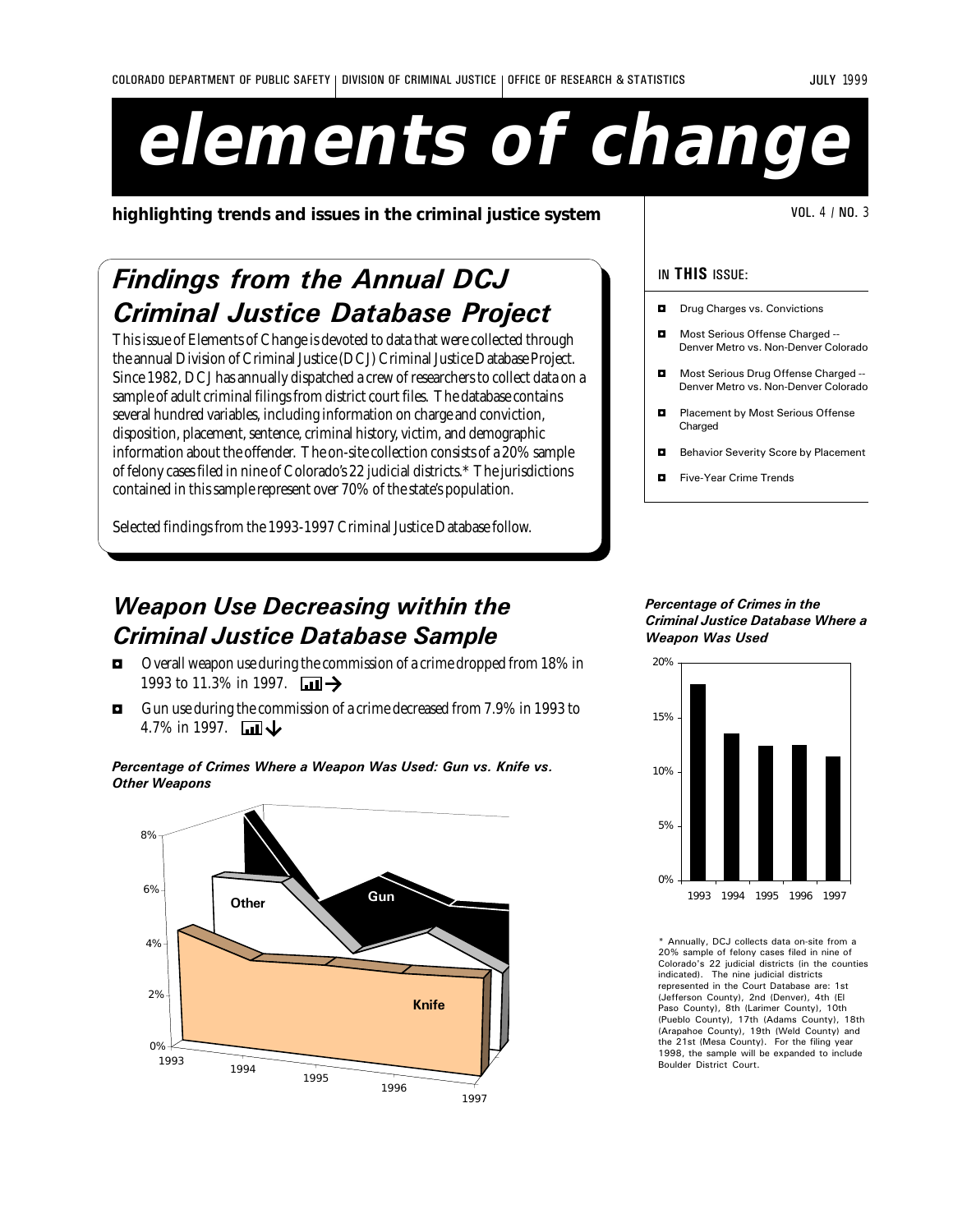# Drug Charge vs. Conviction, 1993-97 DCJ Criminal Justice Database



#### Conviction Crime, 1993-97: Drug Crimes vs. Non-Drug **Crimes**

Drug crime convictions increased as a percentage of total convictions (from 17% in 1993 to 23% in 1997).



#### A Few Comments about Drug Charge vs. Conviction:

- $\Box$  Overall, the conviction rate was **lower** than the charge rate for COCAINE, AMPHETAMINE, and HEROIN. In general, the conviction rate was higher than the charge rate for the OTHER DRUGS and NO DRUGS categories. MARIJUANA posted similar rates for charge and conviction.
- **D** Between 1993 and 1997, DISMISSED cases accounted for 11.6%, 7.1%, 5.1%, 5.5%, and 4.1%, respectively, of all drug cases charged. These could be cases dismissed either before or after the hearing process. (Dismissed cases are separate from non-drug cases.)
- $\blacksquare$  After the Denver Drug Court was implemented (1994), a significantly larger proportion of Denver cases received dispositions for drug crimes consistent with their original charge, rather than a lesser charge. For example, in 1993, only 20.9% of offenders charged with a cocaine offense received a disposition for a cocaine offense. In 1995, 92% of cases charged with cocaine crimes received a disposition for cocaine crimes. See OTHER DRUGS conviction graph to the left for possible impact of these sentencing practices.
- g OTHER DRUGS includes prescription drugs as well as hallucinogens, opiates, & diazepam.
- e NO DRUGS includes all charges and convictions not related to drug crimes

Note: The last two graphs are sized at a different scale than the rest of the graphs (100% instead of 16%) due to the much larger number of cases in this category (non-drug related charges and convictions).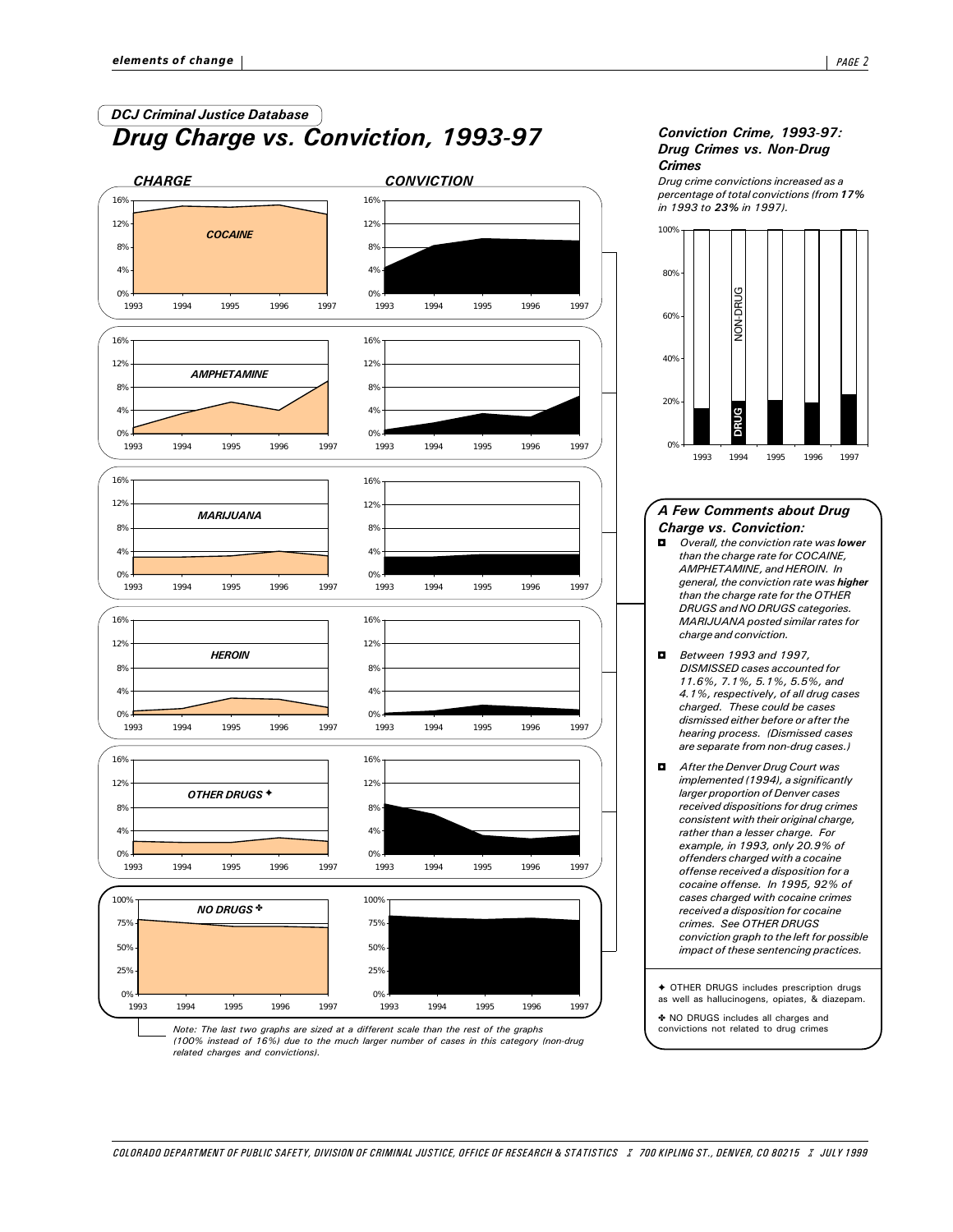# 1997 Drug Offenses Charged and **Convicted** DCJ Criminal Justice Database

The Division of Criminal Justice Criminal Justice Database contains the three most serious offense charges filed for each arrestee in a sample of cases filed in Colorado (see **Source** below for a description of the sample). The illustration below depicts, for persons in the sample charged with felony drug offenses, or charged with drug plus violent or nonviolent offenses, what the case outcome was.\*



#### Charges Filed in Colorado by Offense Category, 1997

Offense categories NOT mutually exclusive (the three most serious offenses were recorded for each person in the sample, resulting in possible overlap in type of charge)



OTHER: Category primarily comprised of habitual traffic offender, menacing, escape, bribery, and criminal impersonation.

#### Criminal Justice Placement When a Drug Crime Was the Most Serious Offense Charged, 1997



\* This analysis was also run on the 1994 DCJ Criminal Justice Database sample. The 1997 findings are similar to the 1994 findings. See Elements of Change, January 1997, for the 1994 analysis.

◆ Note: VIOLENT = assault, vehicular assault,<br>menacing, extortion, reckless endangerment, homicide, kidnapping, robbery. NONVIOLENT= burglary, theft, motor vehicle theft, forgery, fraud.

Source: DCJ's 1997 Criminal Justice Database. Annually, DCJ collects data on-site from a 20% sample of felony cases filed in nine of Colorado's 22 judicial districts (in the counties indicated). The nine judicial districts represented in the Court Database are: 1st (Jefferson County), 2nd (Denver), 4th (El Paso County), 8th (Larimer County), 10th (Pueblo County), 17th (Adams County), 18th (Arapahoe County), 19th (Weld County) and the 21st (Mesa County). These jurisdictions represent approximately 75% of Colorado's population.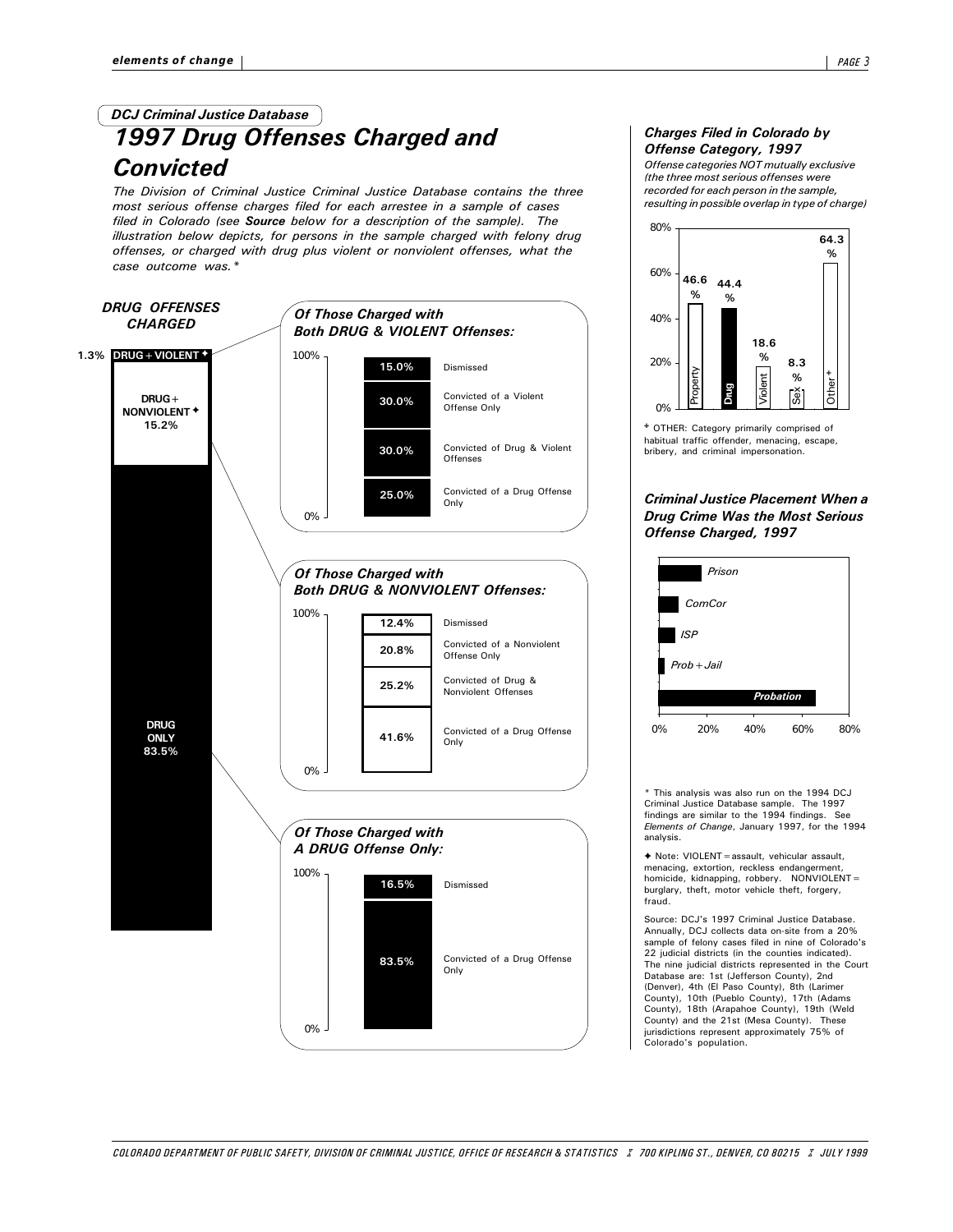## Most Serious Offense Charged, Denver Metro vs. Non-Denver Colorado, 1993-97\* DCJ Criminal Justice Database

The DENVER METRO area drives charges in four offense categories -- homicide, sex crime, robbery, and drug crime (shown in boxes with shadows). NON-DENVER Colorado drives charges in the rest of the major offense categories.\*

NOTE: Scales vary on the graphs on this page. Also, DENVER METRO is always represented in black and NON-DENVER by white.

#### SEX CRIME



#### DRUG CRIME



#### BURGLARY THEFT





#### **WEAPONS**



## **HOMICIDE**



#### **ROBBERY**



#### ASSAULT





#### AUTO THEFT FORGERY/FRAUD



#### TRESPASS/TAMPERING/MISCHIEF



## Most Serious Drug Offense Charged, Denver Metro vs. Non-Denver, 1993-97\*

- $\Box$  Cocaine and heroin offenses accounted for a higher proportion of the charges in the DENVER METRO area counties.
- $\blacksquare$  Marijuana and amphetamines accounted for a higher proportion of the charges in the NON-DENVER metro area counties.



#### MARIJUANA





#### **HEROIN**



#### AMPHETAMINE +



For purposes of this comparison: DENVER METRO=Adams, Arapahoe, Denver, and Jefferson Counties. NON-DENVER=El Paso, Larimer, Mesa, Pueblo, and Weld Counties.

g AMPHETAMINE was not a separate drug category in 1993.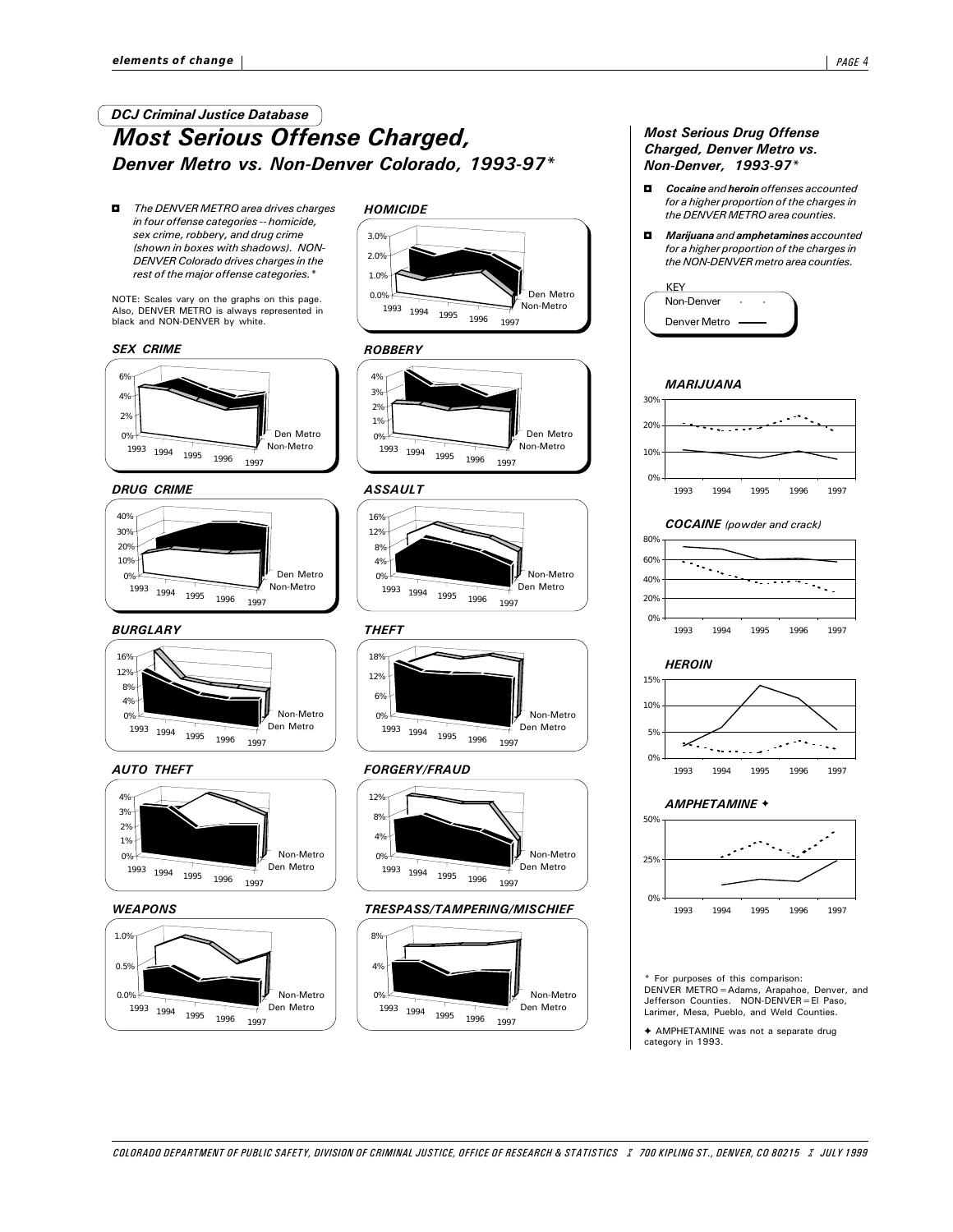3

1

DCJ Criminal Justice Database